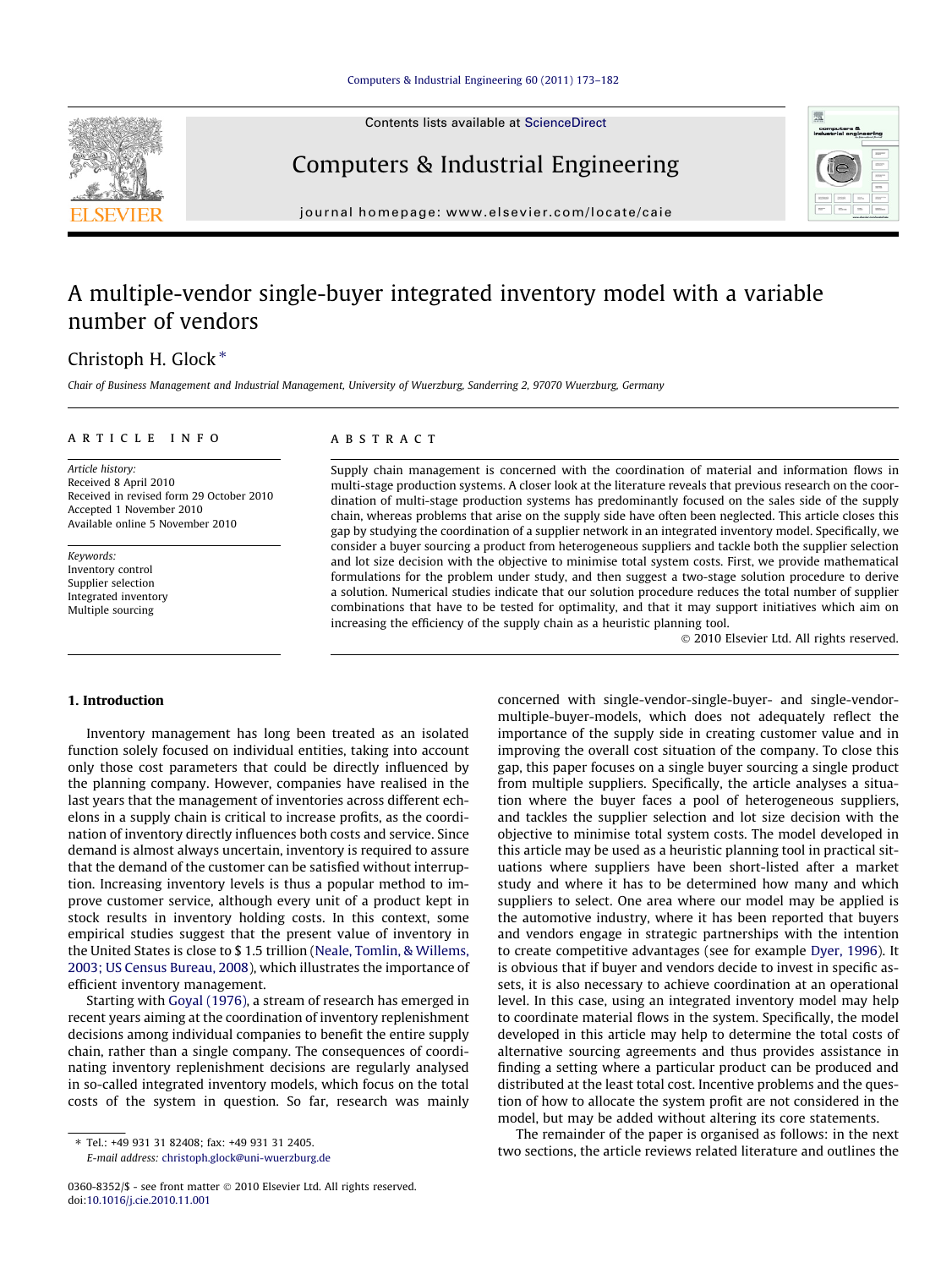assumptions and definitions which are used in Sections 4 and 5. Accordingly, we develop a coordination mechanism and derive a solution for the supplier selection and integrated lot sizing problem. Section [5](#page--1-0) presents a numerical example and Section 6 concludes the article.

#### 2. Literature review

Integrated inventory models and the supplier selection decision have frequently been discussed in the literature. [Glock \(2010a\),](#page--1-0) [Ben-Daya, Darwish, and Ertogral \(2008\)](#page--1-0), and [Goyal and Gupta](#page--1-0) [\(1989\)](#page--1-0) provide literature reviews on integrated inventory models and [Weber, Current, and Benton \(1991\) and Aissaoui, Haouari,](#page--1-0) [and Hassini \(2007\)](#page--1-0) on the supplier selection problem. To position our model in the existing literature, we review both research streams in the following, but restrict our discussion to those works that are important for the development of our model.

#### 2.1. Integrated inventory models

One of the first integrated inventory models is due to [Goyal](#page--1-0) [\(1976\),](#page--1-0) who analyses a system wherein a single vendor delivers a product in equal-sized shipments to a buyer. The vendor is assumed to provide an infinite replenishment rate and is thus modelled as a reseller of the product. To illustrate the advantages of coordinated replenishment decisions, the author derives a solution which is optimal from a systems perspective, and demonstrates that the loss one party incurs if the joint optimal solution is adopted is more than offset by the gain of the other party. Goyal's model is generalised by [Banerjee \(1986\),](#page--1-0) who considers a finite production rate at the vendor. Thus, in contrast to [Goyal \(1976\),](#page--1-0) a situation is analysed where the vendor acts as a manufacturer who produces to order for the buyer.

The basic integrated inventory models introduced by [Goyal](#page--1-0) [\(1976\)](#page--1-0) and [Banerjee \(1986\)](#page--1-0) have frequently been extended in recent years. For example, [Lu \(1995\), Agrawal and Raju \(1996\), and](#page--1-0) [Hill \(1997, 1999\)](#page--1-0) assume that the vendor is able to deliver an integral number of batch shipments per production cycle to the buyer. Thus, the buyer may initiate consumption of a lot earlier, which reduces minimum inventory in the system and consequently leads to lower inventory carrying costs. Further extensions of the singlevendor-single-buyer case include stochastic demand ([Ben-Daya &](#page--1-0) [Hariga, 2004; Glock, 2009\)](#page--1-0), product quality [\(Huang, 2002, 2004\)](#page--1-0), product deterioration (Wee, Jong, & Jiang, 2007; Yang & Wee, 2002), variable selling prices [\(Hsu, Teng, Jou, & Wee, 2008](#page--1-0)) and learning effects ([Nanda & Nam, 1992\)](#page--1-0), among others.

The first integrated inventory model that considers multiple buyers is offered by [Joglekar and Tharthare \(1990\)](#page--1-0), who study a vendor supplying a product to a group of identical buyers. The model is extended by [Banerjee and Burton \(1994\),](#page--1-0) who consider heterogeneous buyers and use a delivery cycle at whose beginning the vendor supplies to all buyers to coordinate the system. With the help of a common delivery cycle, discrete and unequally spaced depletions from the vendor's inventory which might result in shortages at the vendor's side can be avoided. Further models that consider a single vendor and multiple buyers are proposed by [Siajadi, Ibrahim, and Lochert \(2006\), Hoque \(2008\),](#page--1-0) and [Bylka](#page--1-0) [\(1999\),](#page--1-0) who study the impact of alternative shipment policies or dynamic model parameters on the total costs of the system.

One of the few integrated inventory models that consider more than one supplier is due to [Kim and Goyal \(2009\),](#page--1-0) who study a system with a single buyer and multiple suppliers. The authors compare two different delivery structures – one model where all suppliers deliver their respective production lots simultaneously and one model where the suppliers deliver successively, i.e. supplier 1 delivers after the lot of supplier 2 has been used up etc. – and study the impact of different parameter values on the allocation of the order quantity on the suppliers and on the total cost of the system. Another model is proposed by [Jaber and Goyal](#page--1-0) [\(2008\),](#page--1-0) who consider a system with multiple suppliers, a single manufacturer, and multiple buyers. The authors assume an identical order cycle for the buyers and propose an algorithm to derive the optimal solution. A similar model is developed by [Sarker and](#page--1-0) [Diponegoro \(2009\)](#page--1-0), who consider a system with multiple suppliers, a single manufacturer, and multiple buyers as well, but who assume that successive production cycles do not necessarily need to be of the same length. The authors formulate the problem as a network and use a shortest-path method to derive the optimal solution.

#### 2.2. Supplier selection

Concerning the supplier selection problem, quantitative models mainly focus on the questions of which vendors to select and how to allocate the order quantity to the suppliers. Since we consider a lot size problem in this article, we will only review supplier selection models that take the lot size decision and corresponding costs, such as ordering costs or inventory carrying charges, explicitly into account. For an overview of further quantitative models on supplier selection, the reader is referred to the review papers mentioned above.

A supplier selection model which explicitly considers stockkeeping is due to [Benton \(1991\),](#page--1-0) who offers a heuristic programming procedure to select one vendor under conditions of multiple items, multiple suppliers, and quantity discounts. The procedure developed by the author in principle relies on calculating an optimal order policy for all items for each vendor and selecting the supplier that causes the lowest total costs at the buyer.

Another supplier selection model is proposed by [Hong and Hay](#page--1-0)[ya \(1992\)](#page--1-0), who consider a JIT scenario wherein the buyer intends to reduce his lot size, either by splitting a larger order into multiple deliveries or by allocating the order quantity to multiple suppliers. The authors formulate a total cost function for the buyer, which is minimised under the constraint that both product quality and delivery costs have to meet a pre-determined level.

[Ghodsypour and O'Brian \(2001\)](#page--1-0) develop a model for supplier selection under multiple sourcing and formulate a mixed-integer non-linear programming problem that explicitly considers material costs, ordering and inventory carrying costs, and constraints at the buyer and the vendors. The mixed-integer non-linear programming problem is then transformed into a pure non-linear programming problem by solving the model for a pre-defined set of suppliers. To reduce the number of sets which have to be tested for optimality, the authors exclude all sets which cannot guarantee an uninterrupted supply of materials to the buyer.

#### 2.3. Synthesis of both research streams

To the best of our knowledge, previous work has not addressed the problem of selecting suppliers in the context of an integrated inventory model. This is insufficient inasmuch as various interdependencies exist between the supplier selection decision and the coordination of material flows in a production system, wherefore both decisions should not be studied independently. Considering the selection of suppliers in production planning gives the manufacturing system additional flexibility to react to changes in its environment, and may thus lead to planning results that help to increase the competitiveness of the whole supply chain. To close this gap, this article develops an integrated inventory model which considers supplier selection.